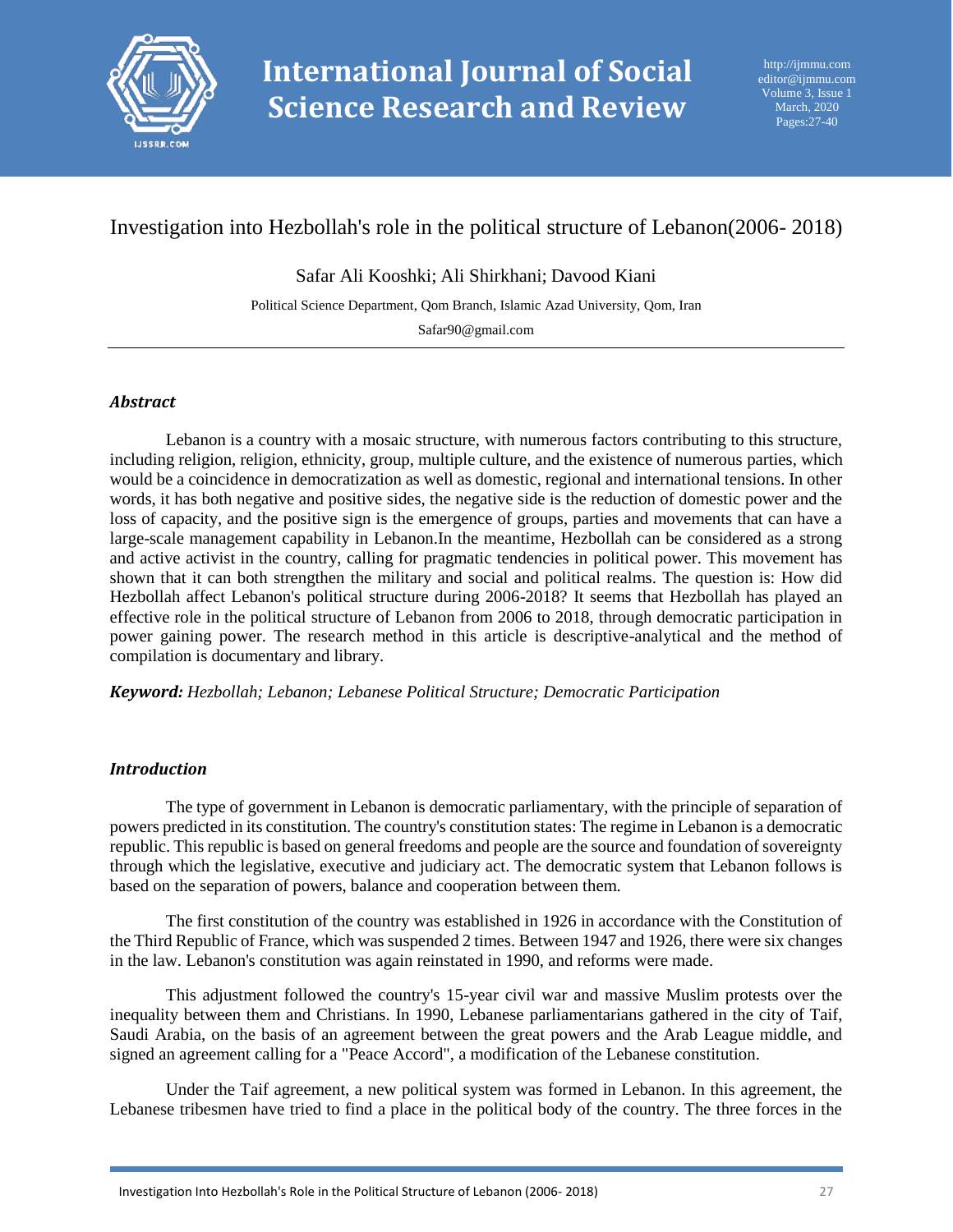

country were divided between the three main tribes: Christians, Sunnis and Shiites, during which the presidency of the Marouns, as well as the Prime Minister for the Ahlullah and the presidency of the Majlis, were also assigned to the Shi'a.

Regarding Orthodox Christians are considered as the second tribal in the numerical order within the Lebanese congregation, then the Deputy Prime Minister and Vice-President of the Majles will be elected from this tribe. In fact, this contributed to "fragmentary democracy", which is still not so much that a consensus and a coalition are not strong enough.

The Taliban has also been included in the Lebanese parliament, and other Lebanese tribes, including minorities, have been included in the parliament. The Lebanese parliament has 128 members, which have been divided equally among Christians and Muslims on the basis of the "disenfranchised" or divided into two parts.

This relative division is also carried out within each of the two Christian and Muslim divisions, and for all 18 Lebanese tribes the quota is considered relative to the population of that tribe. Under the constitution, representatives are elected directly by the people for a four-year period. The president, who heads the country, is elected by two-thirds of the vote for a six-year term by parliamentarians. The president, after consulting with parliamentarians and introducing a half majority, plus a parliamentary representative, introduces the prime minister and pledges to form the cabinet.

Therefore, the political structure of the Lebanese government in general is such that the president should be Maroonic, the prime minister should be a Sunni Muslim, and the Speaker of the Parliament should be a Shiite Muslim. It can be said that the plurality of clans that created many unrest in Lebanon have created a unique political system in the country in the form of "consensus democracy"

Parties in the political structure of Lebanon, like other divisions in Lebanon, are also Taliban, among which there are two prominent Shiite parties: Lebanese Hezbollah (headed by Seyyed Hasan Nasrallah) and Amal Movement (led by Neibei Barry).

The main parties and political groups of Sunni are the flow of al-Mustaqbal (Saad al-Hariri), the Islamic Jamaat of Lebanon (Ibrahim of Egypt), the Alliance party (Abdul Rahim Murad), the Islamic Monotheism (Bilal Sha'ban), the Islamic charitable population (Hesam Qaraqireh), the charitable purpose population (All hello) and the Ummah (Sheikh Abdul Nasser Jabri).

Among the most active Christian parties and groups, the National Liberation Movement (Michel Aoun), the Kateeb Party (Amin Jamil), the Lebanese Forces (Samir Jajeyah) and the Al-Majdah (Solomon Farenieh), were named. In the Druze scene, four major political groups are active in Lebanon's progressive socialist movement (Walid Jumblatt), Lebanon's Democratic Party (Talal Arsalan), Towhid Arab Party (Wa'am Wahhab), and Lebanese Arab Party (Faisal Davood).

Other parties and political groups also have unelected tendencies are such as the Socialist Syrian People's Party (Asawat Hurdan), the People's Organization of Nasseri (Osama Saad), the Popular Movement (Najaf Vaqim), the Ba'ath Party (Fais Sugar) and the Lebanese People's Congress (Kamal Shatila).In other words, Lebanon is a mosaic-like country in which many factors have been important in this structure, including the role of religion, ethnicity, group, multiple culture, and the existence of multiple parties. This structure can have both positive aspects and negative aspects. The negative aspect is generally the depreciation of capacity and the weakening of domestic power as well as foreign policy with a weak performance.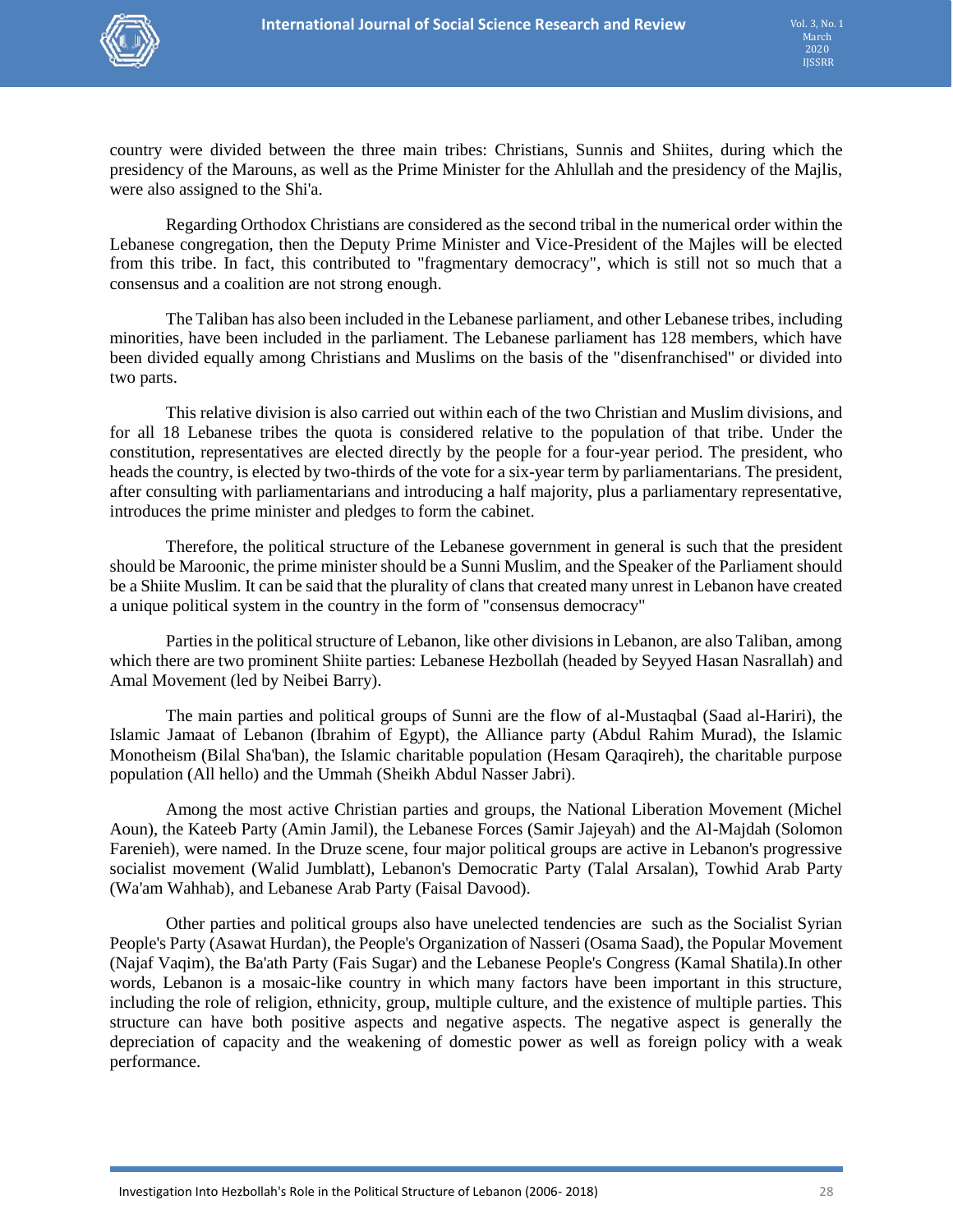

As a result, the combination of decision making and macroeconomic is generally positive, and the emergence of groups, parties and movements can bring leadership and power capabilities, including the Hezbollah's force.

Hezbollah is now considered an active reactionist in Lebanon. Like this movement, it has tried to send its representatives to the cabinet and parliament in order to act more than a paramilitary group, given its pragmatic aspirations and the compliance with the rules of the political game in Lebanon. And, of course, appearing in the form of an active political party. It can be said that Hezbollah has found three strengths in the Lebanese mosaic system; first, it is the party's military face (whose peak and prosperity should be seen in the war of 33 days (2006) in the face of Israel, which was won .And this period of Lebanon's history should be regarded as a serious and influential Hezbollah in the country, which after this war somehow tried to hezbollah to be more active in the social sphere, especially in political affairs, in addition to strengthening its military force).The face of another is to bargain with its rivals in different fields, and the latest approach can be considered as social and cultural activities. It seems that after the victory of the 33-day war, the movement's activities expanded, and its role in the region and the international system was more targeted by military and Information was received

The face of another is to bargain with its rivals in different fields, and the latest approach can be considered as social and cultural activities. It seems that after the victory of the 33-day war, the movement's activities expanded, and its role in the region and the international system was more targeted by military and Information was received.

All of this can be seen as a kind of change in Hezbollah's approach from mere militarism to democratic tendencies, for the sake of gaining political power and its impact on the political structure of Lebanon, which is the subject of this research.

### *Review of Literature*

In The Book of Resistance to Victory: The History of Hezbollah in Lebanon (Abdullahi, 1397), he examined the role of Hezbollah between 2000-2002. The book is compiled in three chapters. The first chapter describes the historical and social history of the Shiites in Lebanon. The second chapter is about how Lebanon's Hezbollah emerge. The author of this chapter deals with the 1982 Israeli invasion of Lebanon, the split of Hezbollah from the Amal Movement, the entry of Iran into the Lebanese scene, the announcement of the existence of Hezbollah and the war on Amal against Hezbollah.

In the third chapter, the most important book, is the performance of Hezbollah after the Taeif Peace Treaty. This book focuses on the historical and authoritative review of Hezbollah, and the criticism can take to ignore the active participation of Hezbollah in the cultural and social arena that the author will address to this shortcoming.

In the article, the achievements of Hezbollah's victory in the 33-day war (Raiders, 2006), the author emphasizes the role of Hezbollah in the military arena. Especially the 33-day war is a great victory in the national, regional and international arena, which considers the main goal of Israel in this war to complete the US- coup scenario in Lebanon, while it can be said:

The main purpose of the Israeli war against Lebanon is to weaken Hezbollah and the axis of resistance to the Zionist regime in the long run, not to complete the US-sponsored coup scenario in Lebanon. In fact, it was Israel that needed its vital security, calling for US support as a strong backdrop for the United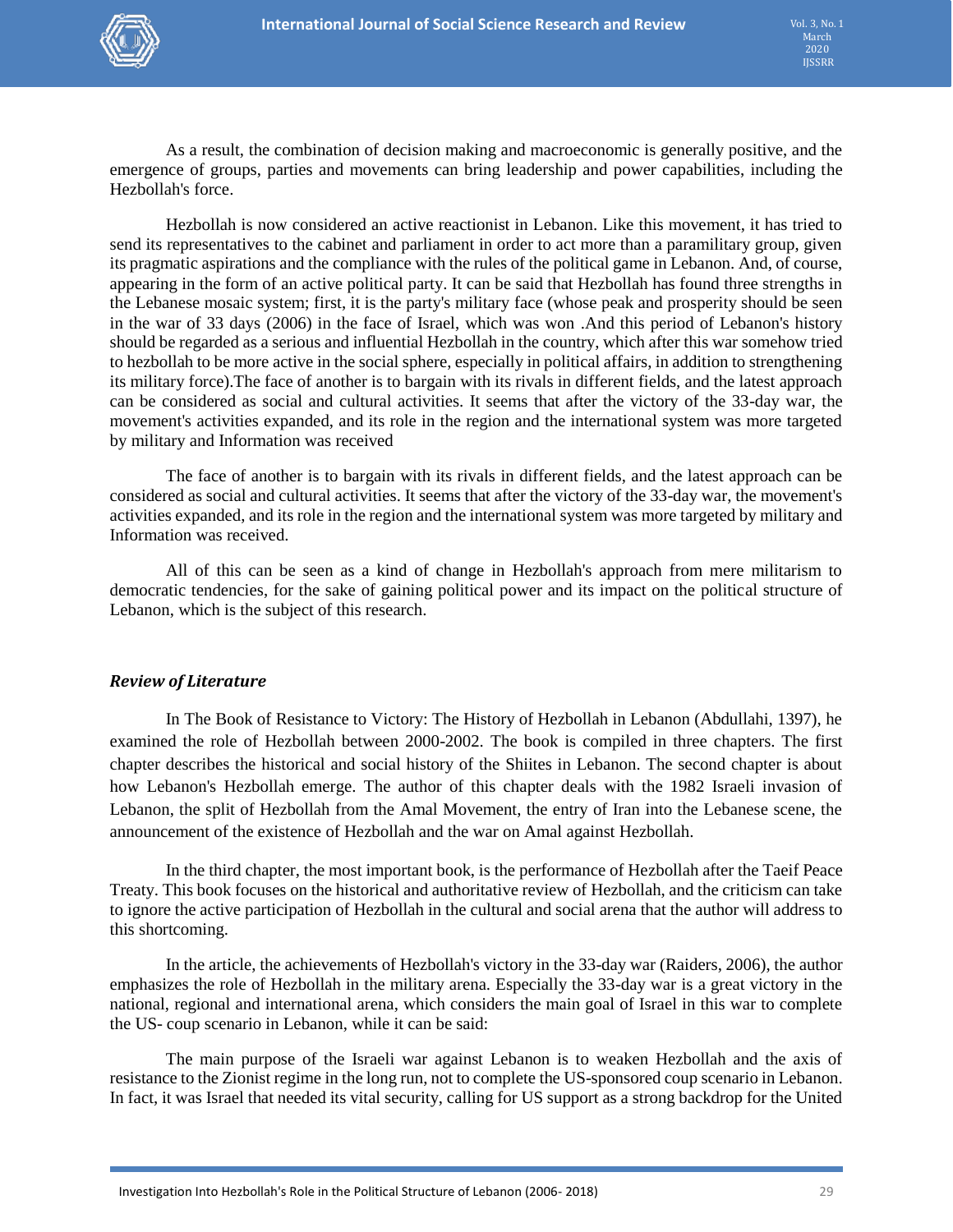

Nations and the Security Council. In this research, we study how Hezbollah's power as a movement and party is not addressed.

In the symmetrical war paper with the Hezbollah pattern of Lebanon (Mohammadi, 2006). It examines the 33-day war of the Zionist regime with the Islamic resistance of Lebanon, calling it an optional war that has been the coordinated will of the United States and Israel.

The writer of War 33 describes an important war and considers it an extraordinary importance. It also addresses the Israeli-American objectives of war, the course of warfare and martial tactics and tactics, the results and extensive reflections on the Israeli interior, the region, and even military universities and security doctrines in the countries of the region and the United States.

And does not address the role of Hezbollah in the political structure of Lebanon. In other words, this article focuses more on the military aspects of the 33-day war, and the role of Hezbollah's power through the expansion of political participation and the active presence of Hezbollah in the political and partisan arena has not been addressed.

The discrepancy between the research and research backgrounds is to emphasize that the plan addresses Hezbollah's role in the political structure of Lebanon from 2006 to 2018, which does not cover all of the research backgrounds of Hezbollah's role in the political structure of democratic participation.

#### **1. Political structure of Lebanon**

The type of government in Lebanon is democratic parliamentary, in which the principle of separation of powers is foreseen. The diversity of religion, ethnicity and clan have created many groups in the country, which has led to many civil wars, the most important of which are the civil wars from 1975 to 1990.

This diversity has led Lebanon's political system to be unique and a consensus-based democracy is created. Indeed, Lebanon's political structure must be defined in accordance with the National Covenant. The National Covenant is a kind of recognition of Lebanon in terms of governance and nationalism.

The Covenant was a non-written agreement between Lebanese President Basharat al-Khouri (Marouni) and the first Sunni (pro-unity of all Arabs) in 1943. The National Covenant defined Lebanon as an independent, sovereign, and impartial country.

The Covenant was temporary but binding until the formation of the national identity of Lebanon. The treaty stipulated that parliamentary seats should be allocated to all religions. The Covenant states; Maronites are calling for support from Westerners and Muslims in Sunnis will not want to join a larger Arab entity. The Covenant and the division of political and financial systems based on sectarianism were gradually removed, but the Taliban was not canceled (Fazl, 1978, pp. 42-39).

Below is the political structure of Lebanon, which can include the constitution, legislative branch, judiciary, executive and foreign policy.

### **1.1. The Constitution**

The constitution of Lebanon was established in 1926 in accordance with the Constitution of the Third Republic of France. This year after the adoption of this law, the Council of Representatives became the first House of Representatives.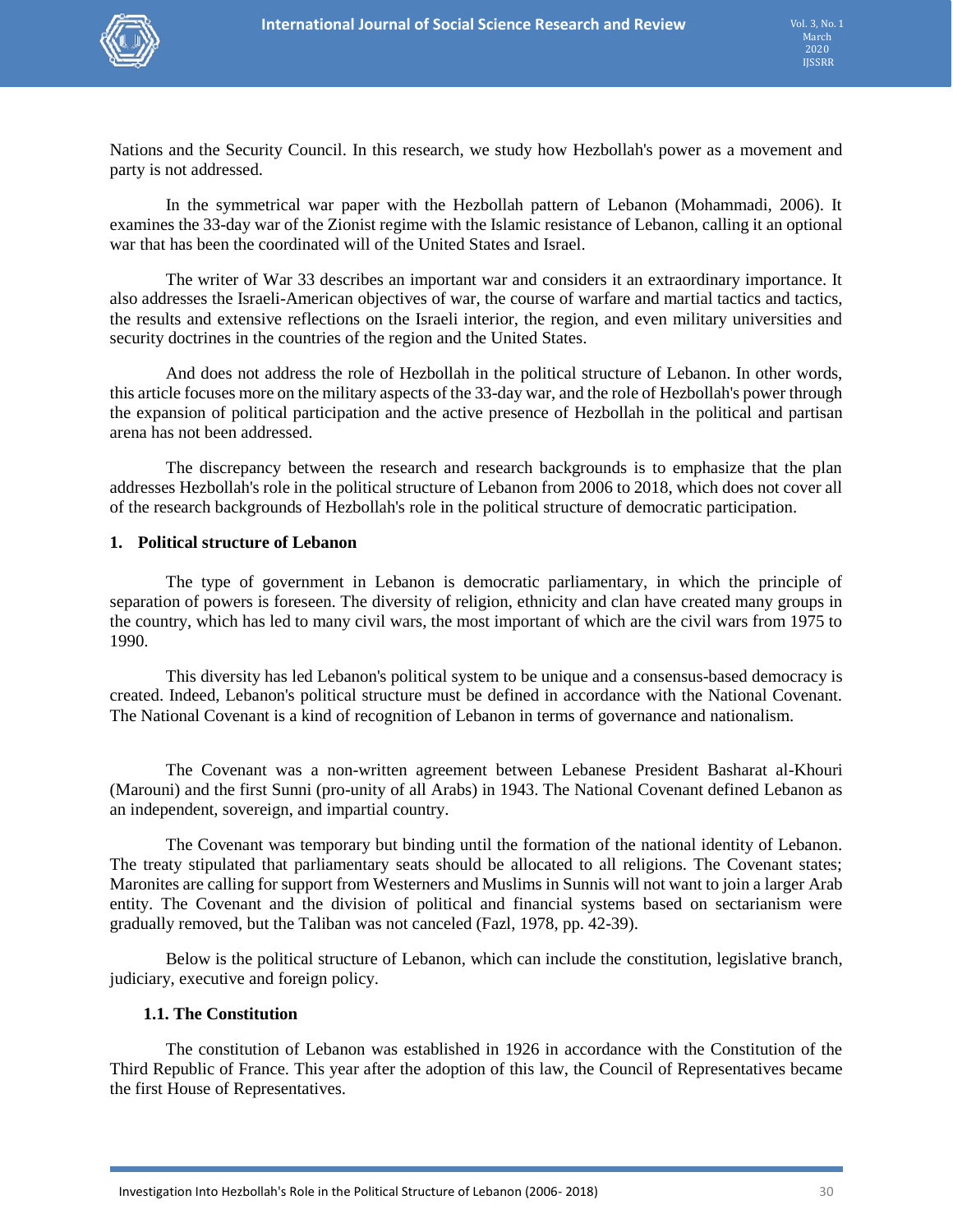

Along with this assembly, the Senate of Lebanon was created, whose members were appointed by the High Commissioner. The law referred to the Republic of Lebanon as a presidential candidate and a twosenile legislature with 16 nominees and a House of Representatives with 22 elected representatives.

In this rule, the French authorities could have direct control over the state apparatus. Between 1926 and 1926 there were six changes to the constitution of Lebanon that are the removal of the Senate and the approval of one-third of the members of the House of Representatives (1927);

The extension of the term of office from three years to six years and the strengthening of the executive (1929); the removal of seats in the House of Representatives (1943); the exclusion of any text referring to the rule of France, the former head of Lebanon and approval of the Arabic language as the only official language of the country (1943); the adoption of the Lebanese flag (1943); the removal of anything that has signaled the power of the country's head of state (France) (1943). Lebanon's constitution was again reinstated in 1990, and reforms were made. This adjustment followed the 15-year civil war in Lebanon and the massive protests of Muslims over the inequality between them and Christians-with the Muslim majority in the majority.

In 1990, under the agreement between the great powers and the Arab League, representatives of the Lebanese Parliament gathered in the city of Taif, Saudi Arabia, and signed an agreement that is known as the "Peace Accord" and is the same as the modified form of the current Lebanese constitution. Naderi Samiromi, 1988, pp. 92-90).

#### **1.2. Legislative**

In the constitution of Lebanon, the legislature has become accountable to the House of Representatives, whose members are elected by the people every four years. The adoption of laws and the formation of the executive branch and the supervision of its work are among the activities of the parliament. Representative seats in parliament are divided into Muslims and Christians. The presidential congress is elected by deputies for a four-year term. The important and influential duties of the parliament; the election of the president for six years and giving the vote of confidence to the prime minister. The Cabinet is formed by the President in co-operation with the Prime Minister and the (non-obligatory) Consultative Speaker of the Parliament. At present, the number of members of the parliament is 128. The parliament oversees the executive branch and is responsible for asking questions about the work and quality of government performance and voting.

If the government does not comply with its obligations to the parliament or opposes national interests, the parliament may cast a vote of no confidence in the government. Lebanese parliamentary elections are divided into electoral divisions. The National Consensus Convention refers to the fact that each province is an electoral circle, and therefore has several seats on the number of inhabitants, and the electoral seats of the same constituency are based on the population of each tribe. The terms "voter" include these items;

The age of the voter is 21 years old, is not a criminal offender to be deprived of civil and political rights, is not from the security forces and the military, is in complete health and is not accused or convicted of one of the major crimes, the name of the volunteer must be on the electoral list of the relevant field of registration. The voter also has a Lebanese identity card for at least 10 years and is not a government employee. The people who make a parliamentary representative must submit to the Ministry of Interior at the time appointed or paid by the polls. In the event of a victory in the election, the amount paid will be refunded to him, but if the votes received are less than necessary, only half of the money will be returned to him (Elasadrat and Al-Bauchat Center, 2009, pp. 44 - 38).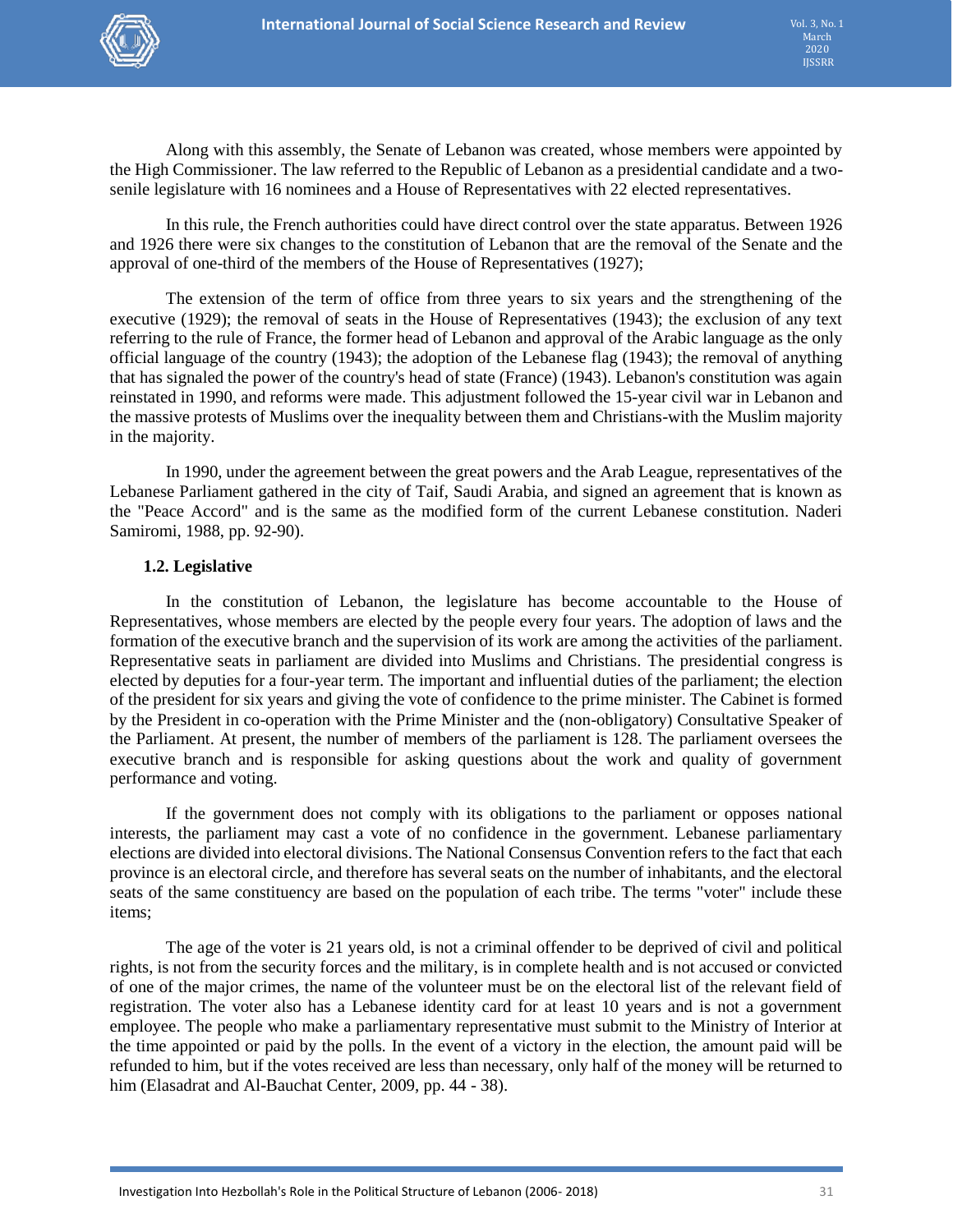

### **1.3. Judiciary**

The Judiciary is in Lebanon; the Judiciary Council is under article 80 of the Constitution for the trial of the heads of the three branches and ministers. The council consists of 7 representatives and 8 judges and presides over the council as high-ranking judge (Elasdarat Center, 1997, pp. 65-59).

Courts in Lebanon are divided into three categories:

- Appellate Courts;
- First Class Courts;

• and Audit Courts (Supreme Court). (Naderi Semiromi, 1988, pp. 101-100).

In general, the Judiciary in Lebanon can be reviewed as follows:

a. Judiciary Organization in Lebanon (Legislature)

The judicial power organization in Lebanon, which created the historical evolution of its legal facilities and other legal interests (French law, religion, etc.) that the new civilian bodies of Lebanon, such as the Constitutional Council, are practically derived from the French model, while the position he has also preserved his religion.

#### *A. Constitutional council*

According to article 19 of the Lebanese constitution, the council is considered to be a legislature composed of ten members, five of whom are elected by the government and five others from the parliament. The purpose of the formation of this council is to maintain constitutional and regulatory control. It is also the task of resolving disputes in parliamentary elections with the council.

#### *B. Government council*

It is the only administrative justice officer in Lebanon. Its headquarters are in Lebanon, Beirut. The state council consists of ten branches and has 99 judges and ten chairmen of the branch, which is headed by the head of the state council. The duties of the state council include the submission of a proposal and opinion to the executive in certain administrative affairs and the settlement of administrative disputes between the government and other public law institutions.

#### *C. Judicial courts*

The Lebanese courts are responsible for resolving judicial affairs and granting the general rights of individuals involved in civil and criminal matters.

### *D. Other Courts of Justice*

Other judicial tribunals of Lebanon, which are in fact the strongest pillar of the country's judiciary, include general courts, criminal courts, prosecutors, religious tribunals, military courts, special courts and the Supreme Judicial Council (Najib Lian, Beyz, site; hassani.ir).

#### **1.4. Executive power**

The executive branch in Lebanon is given to the Council of Ministers, where the armed forces are under the control of the government. The government has overall policies in all areas, enforcement of laws, the appointment of staff in formal and other institutions, as foreseen by law.

The Commander-in-Chief of the Armed Forces is the President. Also, the issuance of sentences after the necessary consultations, the receipt of credentials of the ambassadors and the responsibility for the conclusion of contracts in coordination with the prime minister can be considered as the president's duties.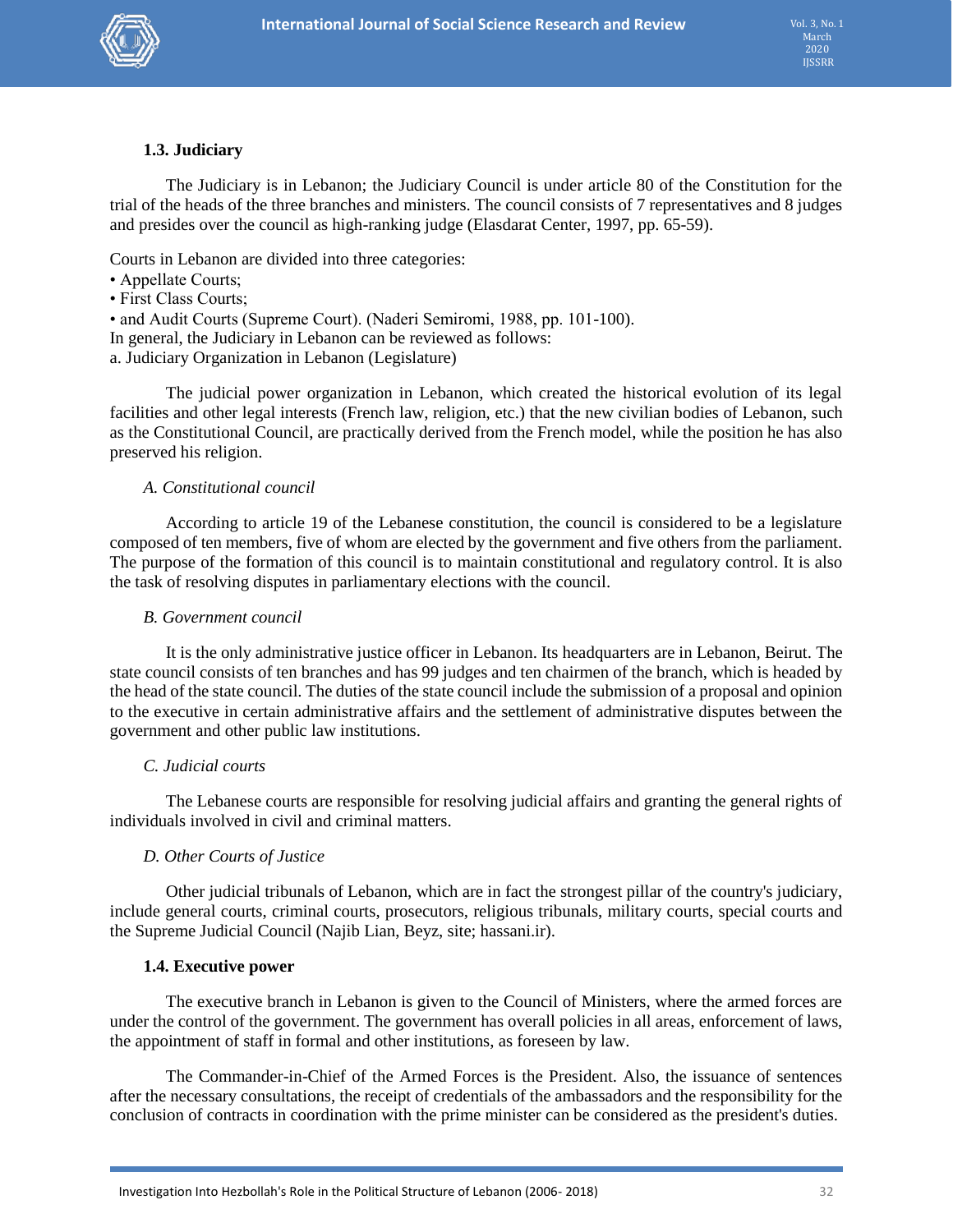

The election of the President of Lebanon is under consideration in chapter three of the country's constitution, which includes seasons 73, 74, 75. The parliament has the right to oversee the head of the Council of Ministers, which is in principle the 70th constitution of Lebanon (Lebanon Constitution, Lebanon, website; iwsa.ir).

### **Foreign Policy of Lebanon**

In the preamble to the Lebanese constitution, in addition to referring to its commitment to the United Nations Charter, the Arabic identity and its commitment to the Arab League Charter are also emphasized. Accordingly, Lebanon has good relations with most Arab countries. Of course, it should be noted that Lebanon is among the countries that do not recognize the Zionist regime.

### **2. Groups in Lebanon**

Here, given the number of groups in Lebanon, we will give a brief overview. The groups include all the religious, cultural, political, and social spheres that we will discuss below.

### **2.1.Christians**

At the time of the withdrawal of Syrian forces from Lebanon in 2005, there were four Christian-led groups (owner, Institute for Near Eastern Studies, 1997).

### *A. Pro-Syrian Christians*

Under the rule of Hafez and Bashar al-Assad, the Syrian government has always enjoyed a strong minority among Christians in Lebanon. Some analysts associate this alliance between the Syrian government and Christians for sectarian reasons, by this argument that in the face of the Islamicization process, the Alawites in Syria are the natural ally of Christians. Another group of analysts for the Syrian-Lebanese alliance is based on an ideological basis. In the 1940s, Antoine Sa'd set up the Syrian National Socialist Party (ssnp); a nationalist movement aimed at attracting Lebanon (along with Palestine and Jordan) to Great Syria. Although little Maronites joined the movement, the party succeeded in gaining serious followers and supporters among Greek Orthodox Christians, the second largest Christian congregation in Lebanon and, of course, the first in Syria. But the party succeeded in gaining serious followers and supporters among Greek Orthodox Christians, the second largest Christian congregation in Lebanon and, of course, the first in Syria. A significant portion of the Lebanese branch of the Syrian Ba'ath Party is also Christian.

There are also many leftist Christian journalists and commentators in the Lebanese media who are pro-Syrian and cover a relatively broad range of local and regional audiences. Among other Syrian Christian allies, the traditional political elites with long-standing and old-fashioned commercial relations with Damascus also mentioned; people such as Suleiman Farenieh (the eldest son of a former president of Lebanon), Wamil Lahoud, who are currently in a weak position in Lebanon (Information Monthly International, December 2007, No. 65).

### *B. West- Christians*

These Christians are a group different from traditional politicians, businessmen, and other guilds who, for cultural, economic, and political reasons, strongly support a strong relationship with the West. The era of Syrian entry into Lebanon was the best of their activities because, with much effort and, of course, acting on the recommendations of the French and American authorities, they were able to appear in a moderate manner in the parliament, but they were largely marginalized during the 1990s. During the last years of Lebanon's occupation, they formed an umbrella opposition group called the Kornet Shaohan Association. Now, the Falun Gong party led by Amin Jamil, a former president, and the National Liberal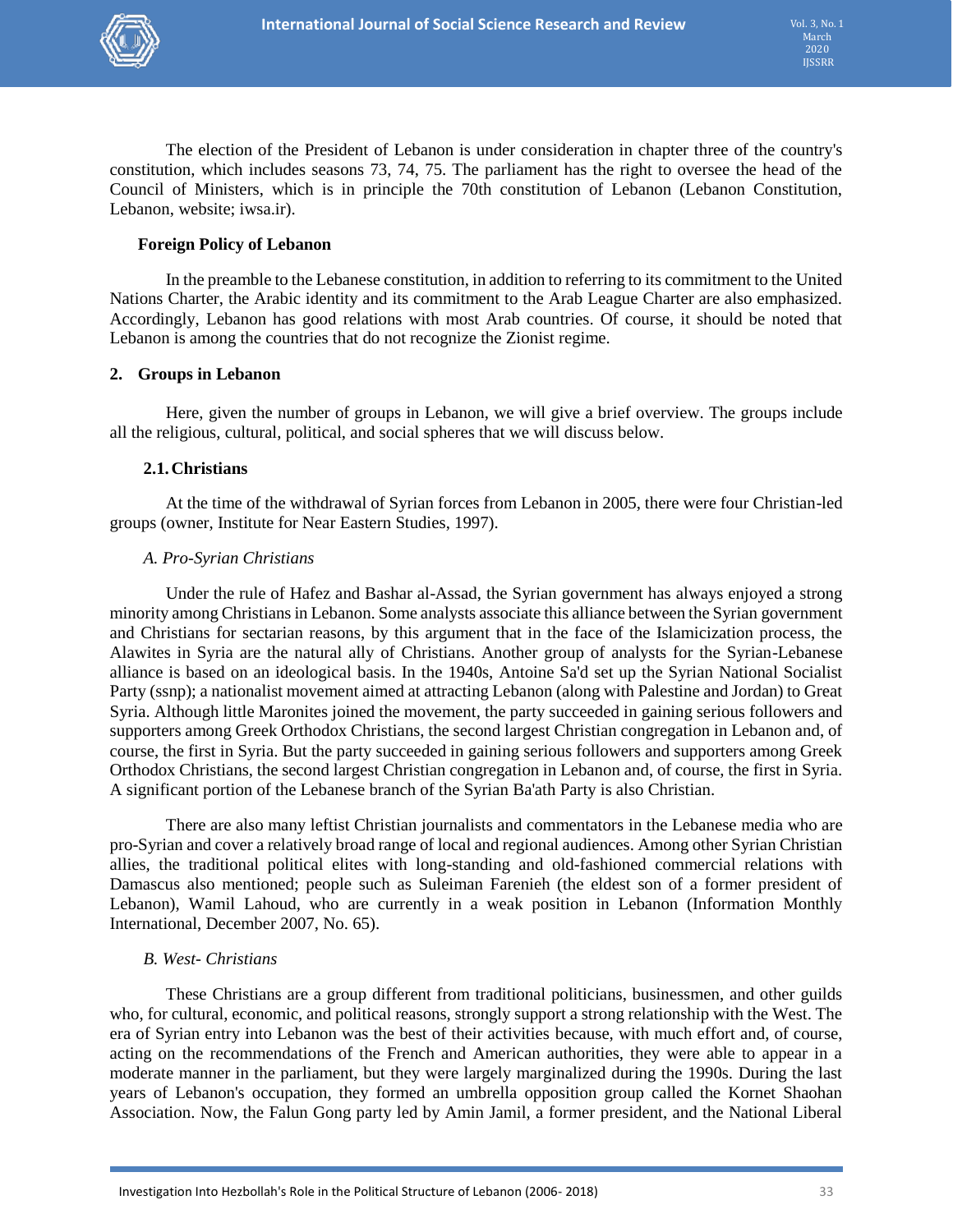

Party led by Dani Shamoun, are allies close to the camp (International Information Monthly, December 2007, No. 65).

### *C. Christian nationalists (forces of power)*

The Christian nationalism is represented by the Lebanese forces. Basically, as a result of the actions of the Falunj militia under the leadership of the late Bashir Jamil, the Lebanese forces led by Samir Gejaya in the 1980s moved toward sectarianism. They believe in the rule of a federal government with autonomous sectarian states in Lebanon. They believe in a strong relationship with the West, and in particular the United States, to fulfill their political aspirations (Robies, 2008; site; [www.bashgah.net\)](http://www.bashgah.net/).

### *D. Secular nationalists (Tayyat Vatani al-Hur)*

The secular nationalist movement is represented by Michel Aoun, the Free Patriotic Movement (fpm), an ideologically opposed patriotic movement opposed to political sectarianism and federalism. The Free Patriotic Movement was considered by far the most popular political force during the withdrawal of Syrian forces from Lebanon in April 2005. Aoun's personal popularity comes mainly from the sinister (but popular) 1990-89 rebellion against the Syrians as well as the role of the Free Patriotic Movement in the strong opposition to Syria (Robies, 2008; site; [www.bashgah.net\)](http://www.bashgah.net/).

#### *E. The common Christians*

Although there is much debate about the existence of a gulf between the Christian community of Lebanon over the March 14 favor or the opposition, the truth is that a large number of Christians do not accompany the rhetoric of both sides, and in particular the March 14th faction.

So with this in mind, many Lebanese Christians, especially after the bloody uprising of the Fatah al-Islam group in the summer of 2007, define Sunni fundamentalism as the greatest threat and domestic threat to their country. In fact, despite the disagreement and support of many Christians with the Hezbollah ideology, according to a poll conducted by the International Institute of Intelligence in October 2007,

43% of the Maronians believe that Hezbollah weapons must be preserved in order to confront Israel until the complete liberation of Shaba'i's captives and prisoners of war (International Information Monthly, December 2007, No. 65).

### *F. Brigade*

The paramilitary group was formed in 1968 in Zaghart, north of Lebanon, which is in fact the form of a local organization called the Zyghart Free Liberation Army headed by a Christian pastor Yousef Yemin to fight the presence of Palestinians in Lebanon (Kayhan Newspaper, No. 14156 and Goli Zavareh, 2009).

### **2.2. The Shiites of Lebanon**

With the gradual weakening of the Ottoman regime, there was an opportunity for the Shiites to move forward more rapidly in building their identity and out of a long history of oppression. These events coincided with the expansion of Western influence in the Muslim world.

After the Napoleonic attacks, the Muslims saw a great deal of change in the region. Most of these changes originated from Egypt or the Indian subcontinent.

The situation in these areas was similar to that of other eastern Islamic lands. The Shia Lebanon entered the stage of their children's conversation about the necessities of modernity. In the same vein, Erfan was published in Sidon. "Ahmad Aref Zayn" was the director of the mystic magazine.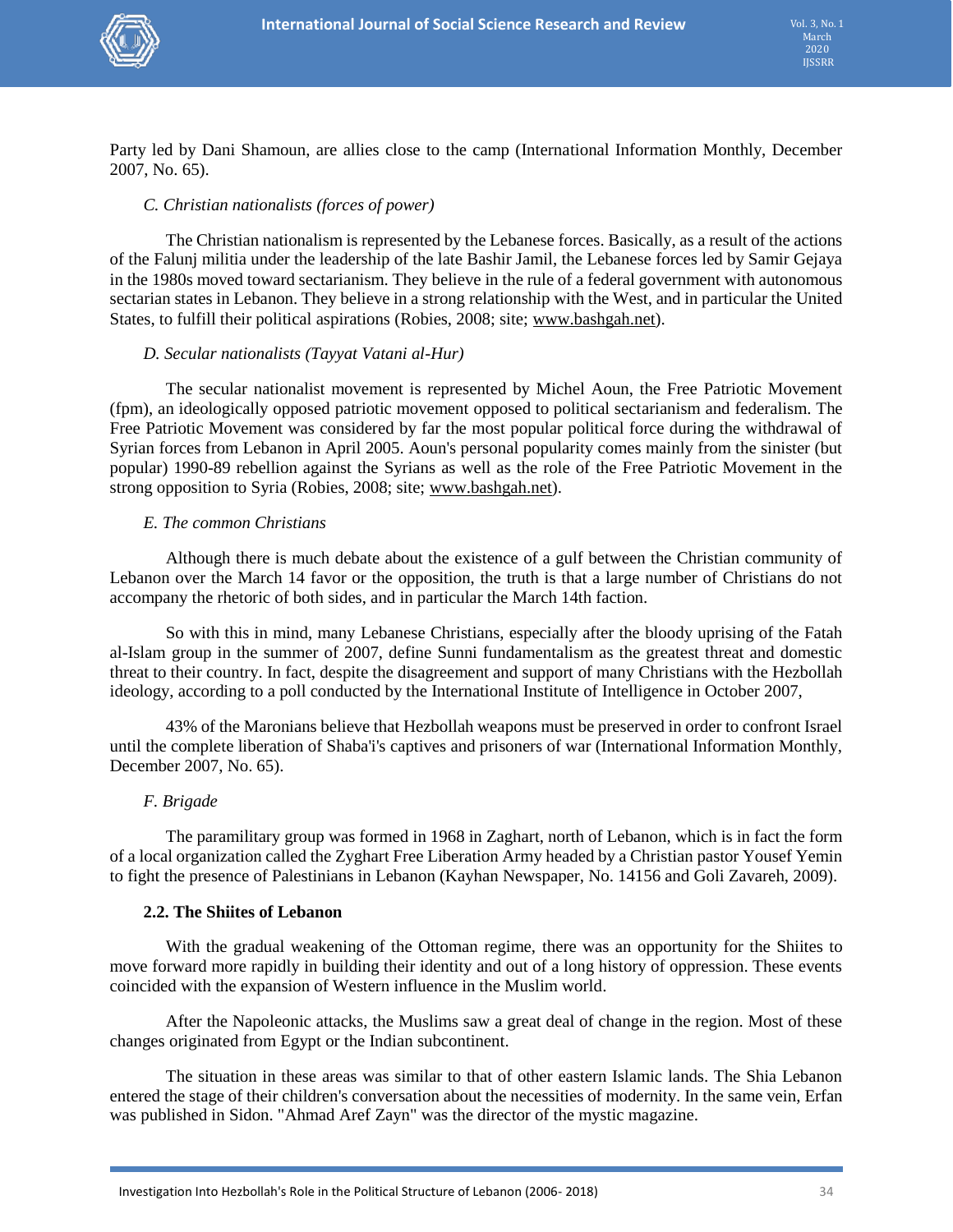

### **A. New Lebanese Shiites (led by Imam Musa Sadr)**

By the time the 1950s in Lebanon, two great Shiite leaders, Sayyid Mohsen Amin and Syed Abdul Hussein Sharaf al-Din died. This caused the Shiites to enter a new stage.With the departure of these two leaders, Imam Musa Sadr succeeded them and completed the leadership of the past by establishing a set of institutions. Imam Musa Sadr created the Amal Party to become a hub for Shiite youth because Shiite youths were scattered between Left parties and Palestinian parties during that period.

Another work of Imam Musa Sadr was the establishment of the Center for Islamic Studies in Tire, the formation of the "Beh and Ehsan", and the formation of the Supreme Council of Shiites in 1967. This parliament manages the religious issues of the Shiites and defends the interests of the Shiites of Lebanon (Habollah, 2012, p. 102).

#### **B. Shiite political stream**

Shiite intellectuals welcomed and pursued the movement that Sayyid Muhammad Baqir Sadr had started with communist movements in Iraq, and exploited this battle of thought in confronting their enemies in the left and Marxist movements.

Marxists, universities, and various constituencies of Lebanon were conquered; to the point where, in the early 1980s, the most powerful Lebanese parties were communist parties. Meanwhile, Allameh Mohammad Hussein Fazlullah began his intellectual activities in Bint Jubayl and the east of Beirut, forming the "Brotherhood Family" and a series of various intellectual activities.

This flow extended to the "Muslim Students Union", which was based in the south of Beirut. New collections around these students and Allameh Fazlullah were ringing, which gradually changed their way of thinking about the movement that Imam Musa Sadr and his characters set out after him (Habollah, 2012, p. 119).

### **C. Traditional Shiite Streams**

This group was most of the older generation of scholars and graduated from Najaf. This group did not accept the new method of religious thought based on the mystical-political basis of jurisprudence and the radical conception of religiosity in everyday life.They did not accept this situation, but they were critics of the new situation; as before, some of them also criticized the method of Imam Musa Sadr. They believed that the idea of the Islamic system and the religious government was either forbidden or unfavorable in a society like Lebanon.

Characters such as Sheikh Muhammad Taqi Faqih, Sheikh Ibrahim Suleiman and Sheikh Muhammad Hasan Qabisi believed that any program that works under the name of Islam, whether Islamic Republic or a particular party, eventually ended up defeating Islam for the sake of Islam. It will load and eventually take positions that do not represent Islam in any way (Habollah, 2012, p. 125).

### **2.3. Sunni in Lebanon**

The Sunni community witnessed the emergence of a relatively strong organization along with the currents that were different in the way of thinking and practical methods.

Some of these trends tended to be traditional scholarship and some to jihadi self-sufficiency. Some have a brotherhood, and others are traditional and ijtihadi, and they are not aligned with Salafist nor with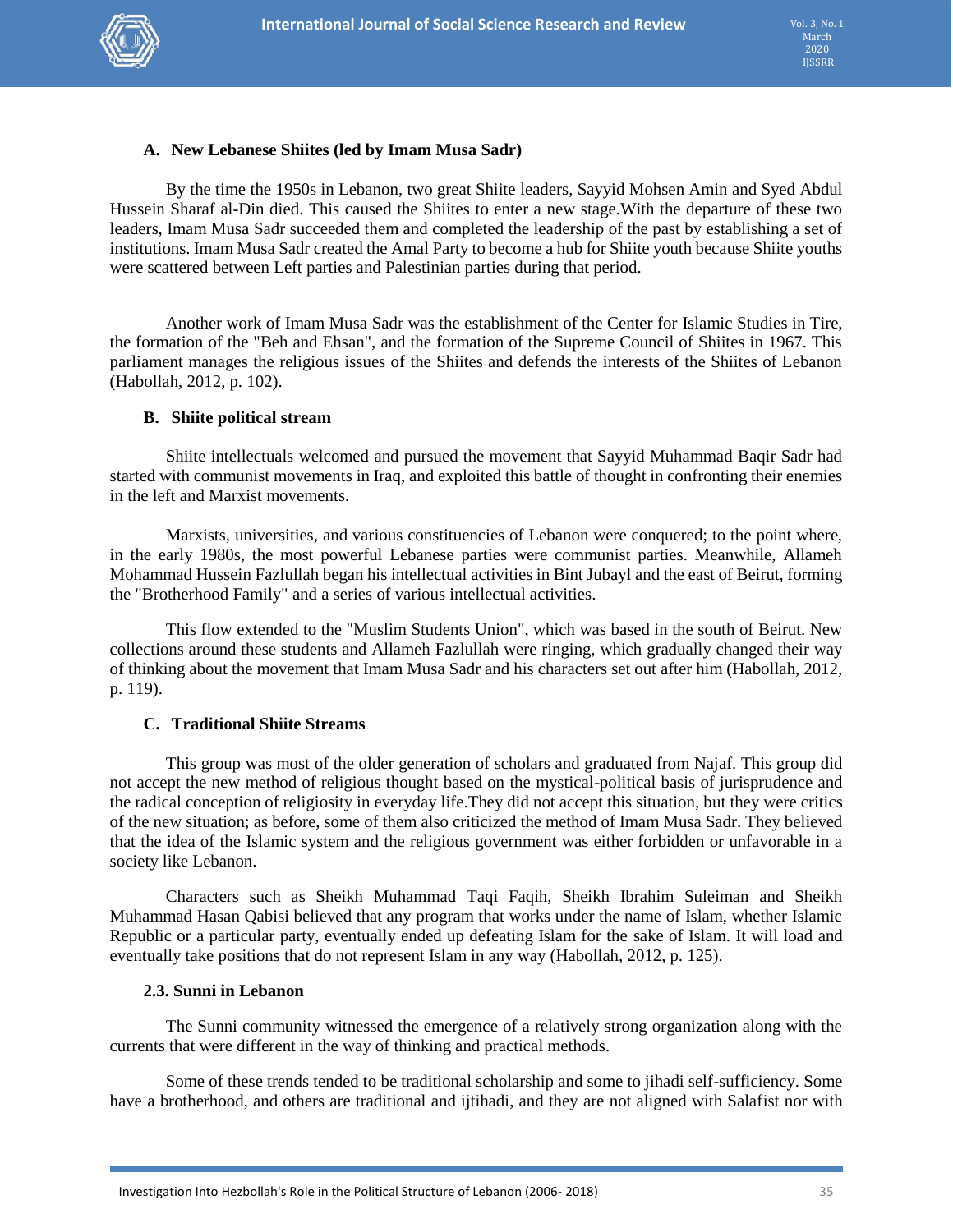

the Brotherhood. The most prominent of these currents are: The Sunni movements in Lebanon, including the Jamaat-e-Islami, the Islamic Action Movement, the Islamic Tawhid Movement, the Tahrir Party, the traditional ijtihadi flow; the population of the Islamic charity projects "Haghash" and the Salafit Movement (which includes: a) the collection of al-Znayh; b), C) Jond al-Sham, d) Fatah al-Islam, in Lebanon.

There are also other age groups in Lebanon, which include the Islamic Charitable community, the Arab Freedom Party, the Najjad Party, the Alliance, the Lebanese Arab Movement and the Lebanese People's Congress, which have a more or less active presence in Lebanon (Habullah, 2012, p. 139).

### **2.4. Salafist Movement in Lebanon**

The Salafist movement in Lebanon was founded in 1946, titled "Youth of Mohammad", then established as "Muslim congregation" in Tripoli by "Sheikh Salim Shahal" after his return from Saudi Arabia.

Despite the inner coherence of this group under the supervision of the Shahal family, which includes the father of Sheikh Salem and his two sons, Dai'islam and Radis al-Islam, and their cousin Hassan, the group began to separate from the beginning of the nineties. Tens of propaganda, charity and so on were formed under this heading, and thus the north of Lebanon became the main base of this group (Habollah, 2012, p. 150).

### **2.5. Jihadi Salafite groups in Lebanon**

The polarized Salafist tendencies influenced by al-Qaeda's thought have the character that does not believe in political activity. This tendency believes that violence is a good way to create an Islamic state and underground activity is better than apparent activity.

These small and scattered groups, with some al-Qaeda-minded characters, have organizational connections. Some of these collections, such as Jund al-Sham and Fatah al-Islam, continued after the incidents in the clashes with the Lebanese government, and another part, such as "Eskabeh al-Ansar", turned its way to political and peaceful action which they changed the way (Habullah, 139, p. 169).

### **1. Political structure of Lebanon; Hezbollah's role in it and democratic presence**

Lebanon's political structure appears to have been shaped so that parties, groups and movements can reach their goals in the political, social and cultural realm, which, of course, will face dissent.

In the meantime, Hezbollah has been able to enter seriously from the past, military and cultural affairs, and then have a political presence. Hezbollah can be seen as a representative of the Islamic Republic of Iran in Lebanon because with the victory of the Islamic Revolution in 1979, as well as the occupation of Lebanon by Israel, this movement was able to enter the internal arena of Lebanon (Iranian newspaper No. 4586, p. 12).

Today, Hizbullah is the largest and most influential Lebanese movement. Following the Israeli invasion of Lebanon and the occupation of the country's capital in 1982, this movement was founded by a number of Lebanese youth together with the Revolutionary Guards in Damascus, which later became the name of Hezbollah.

This new political formation consisted of Islamic forces, dissident members and independent clerics. Although the central thought that their common movement was linking to each other, they lacked the organization and party organization, but the Hezbollah committee was established, composed of nine people.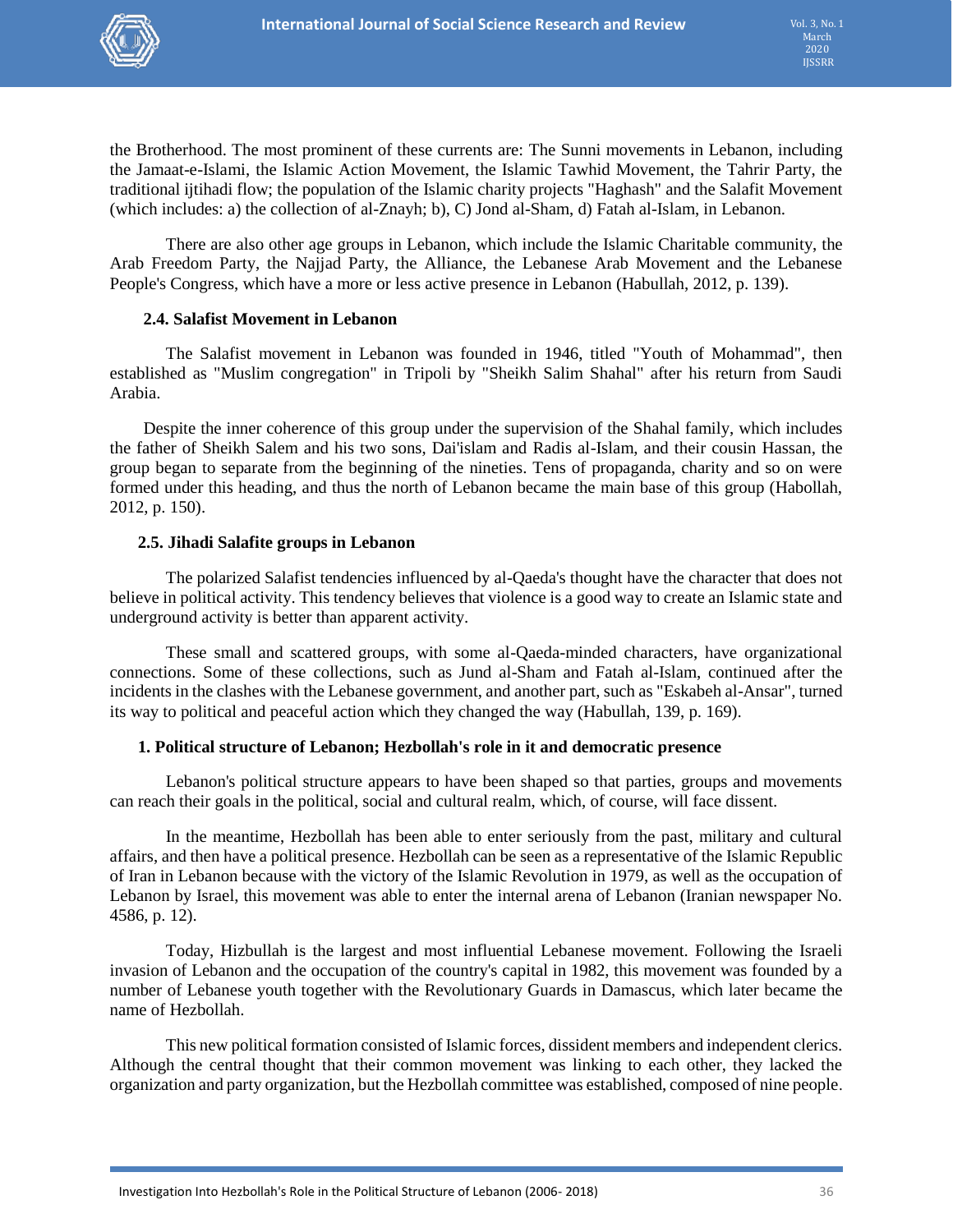

In the letter of the party, it is referred to its commitment to the principles of Islam and political activity and resistance to the occupation of Lebanon by Israel. The Party Declaration in February 1985, known as the Open Letter, explained the party's political, promotional and cultural foundations.

In fact, this declaration expanded the statements issued in 1982. Of course, it should be noted that a large part of the members of the Hezbollah movement emerged from the movement of Amal, and most of its clergy were from the close relatives of Imam Musa Sadr, who, due to their intellectual and political orientation, abandoned the principles and principles of the Islamic revolution (Amal, Razghandi, 2011, p. 38).The members of the committee included nine members including Lebanese Shiite clerics, Amal-i-Islami affiliates, the Lebanese Dawa party, the Islamic Revolutionary Support Committees and independent figures, and at the beginning of the formation, they had the following duties:

A) organizing all military and security organizations; b) organizing political organizations; c) expanding military operations against the Israeli army; d) confronting all enemies, including Israel, the West, Lebanese political system and Arab congregation; e) preventing the formation of any The peace treaty between Lebanon and Israel; and (e) the expansion of Islamic thought through cultural and promotional activities (Mir Ali, 2012, p. 281).

Hezbollah declared in Beirut on February 16, 1985, in its first official statement, which in fact declared the existence of the Hezbollah organization, and stated: "The only solution to the problems of Lebanon is the establishment of the Islamic Republic, and this is the only mode of government which can ensure the justice and equality of all Lebanese citizens. Hizbullah's organization is the most important goal committed to waging a war against Western imperialism and expelling it from the Lebanese territory, in order to complete the withdrawal of American and French forces and their affiliated organizations. Lebanon will not spare any effort. The war with Israel is the most important concern of Hezbollah (Parvin and Bagheri Choba, 2014, p. 93 95).

It can be said that the role of Lebanon's Hezbollah in the structure of the Lebanese political system, including in the government, has always been accompanied by different positions, in opposition to Amin Jamil's presidency and afterwards, but after signing the "Taif agreement" positions This party was gradually transformed to the transformations of political power building.

Although Lebanon's Hezbollah did not engage in the details of Lebanon's events and its political system at the outset, however, with the passage of time and the widespread developments, in particular the Taeuf Agreement, follow up on the details of domestic events and the examination of the positions of the political system and the surrounding circles in the agenda of Hezbollah (Darabi, 2008, p. 45 46). In fact, this can be seen as the turning point of purely cultural and military politics for a massive and serious presence in the political and democratic world, with its resilience in terms of its capacity to participate in the political structure. On Sunday, May 16, 1397, the coalition Hezbollah advocate and won 67 seats out of 128 seats in Lebanon (Jam Gham newspaper, No. 5100 on May 18, 1997).

It should also be said that this is not included solely in the legislature, as Seyyed Hassan Nasrallah believes in the introduction of Hezbollah in the executive branch. "The idea of an Islamic state in Lebanon is at the level of political thought. At the political level, the characteristics of the Lebanese reality are incapable of achieving this idea "(Hezbollah, Al-Nashahat and Al-Jazeera, 2004).

In an examination of the role of the party in the political structure, the Arab Committee for the Support of the Islamic Resistance of Lebanon (Independent Egyptian Committee), in 2005, with leading Egyptian experts and politicians, also examined the reasons for the participation of Hezbollah in the Lebanese government Payments, the most important of which were: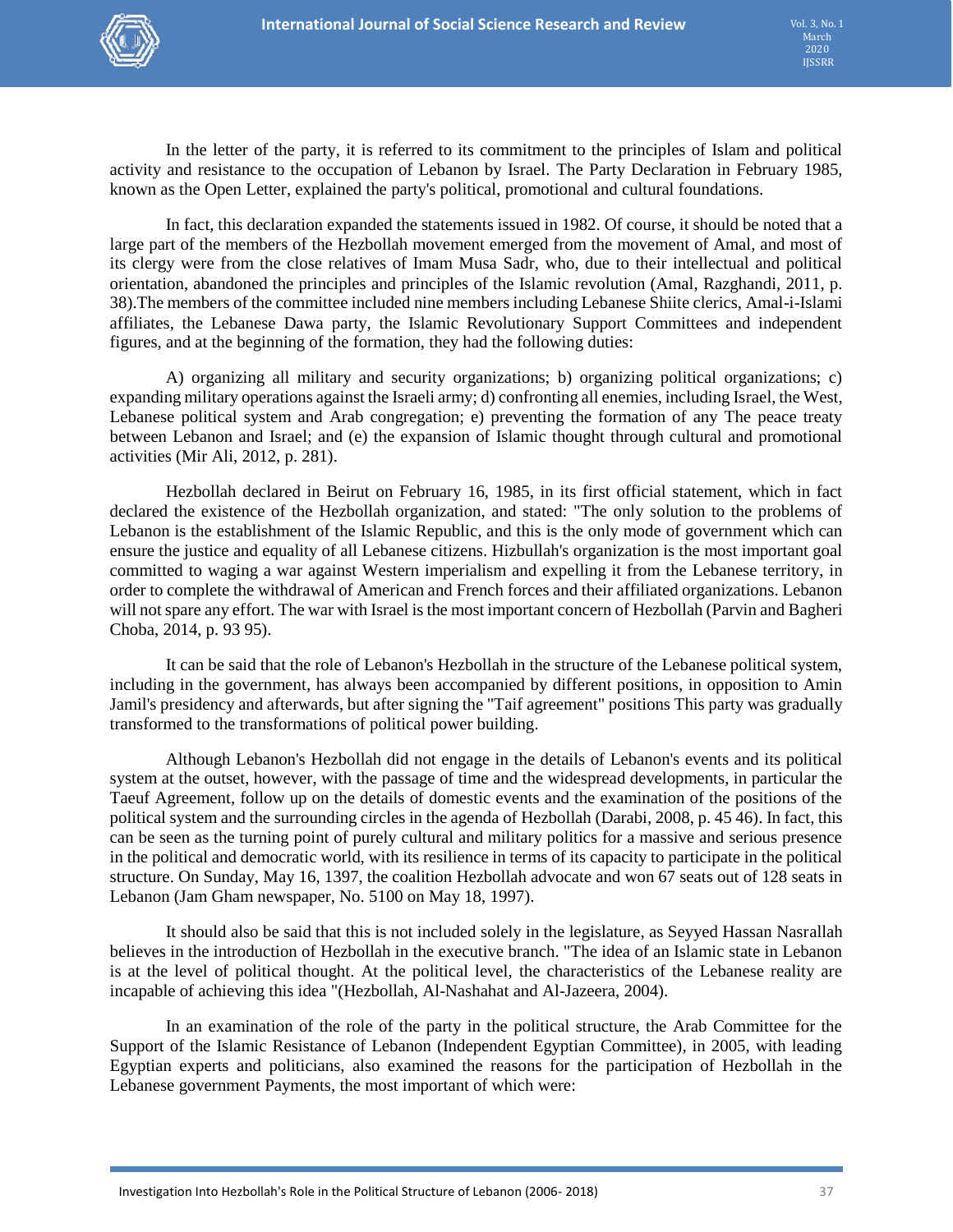

A). Hezbollah's political power to adapt to the new developments in Lebanon after Hariri's martyrdom and the need for the party to be at the heart of the political destiny of the country in order to achieve the highest degree of confidence in the realism and non-divergence of government policy-making on national principles.

B) Participation of the party in the political party is not new; Hezbollah at the level of the ministry, through its two representatives, designates Hamada and Mohammed Fanish, is at the head of his political career; this concerns the US plan to isolate Hezbollah from government and keep it from official activity. Ruling the government,because the US goal was to label Terrorism to Hezbollah and did not want Hezbollah to participate in civilian political activities (Rafat Seyed Ahmad, 2015, 246 247).

Hezbollah is also active in the judiciary in addition to having a serious participation in the legislature and the executive branch. In recent years, in connection with the role of Hezbollah in the judiciary, Hizbullah has created a parallel judicial system that judges people even in cases of murder, and in this regard its role is shown not only for the benefit of the Shi'a, but also for all Lebanese people.

Seyyed Hassan Nasrallah said that "Our ideological belief is that the Islamic state is the best way to solve social and problems, but we do not accept the imposition of such a government in a multi-tribal state like Lebanon" (Bazi, 2007, 100 101).

In this framework, Hezbollah leaders have shown Islam and the mission and message of religion to be very flexible to the people and did not speak about the imposition of religion by the force of women to cover and forbid Khmer drinking.

Seyyed Hassan Nasrallah said that "Our ideological belief is that the Islamic state is the best way to solve social problems, but we do not accept the imposition of such a government in a multi-tribal state like Lebanon" (Bazi, 2007, 100 101).

### *Conclusion*

Many factors have contributed to the formation of the political structure of Lebanon, including religion, ethnicity, clannism, diverse culture, economic gaps and the presence of force and movements in it. Nevertheless, this can also play an important role in accelerating the process of democratization in Lebanon and reduce its capacities, which would have missed these capacities. But in general, the political structure of this country is so varied that forces and groups with military, political and cultural ability can grow up and expand their national and ideological goals.

Hezbollah is one of the groups and movements that can be considered one of the most powerful party in Lebanon. In fact, with a pragmatic approach and compliance with the rules of the political game in Lebanon, it has gained relative legitimacy in this community. Hezbollah has 3 faces in Lebanon, the former being a military figure which was the champion of the 33-day war in 2006 for its serious presence and activity in the Lebanese society, which was able to stand against the "first enemy of Lebanon", the Zionist regime, and won victories.

Its second face can be seen in the social sphere, which encompasses social, cultural, and even judicial activity, and its third and final face is a political figure, which in fact can be sparked by 2006 and the 33-day war, which legitimizes this movement. In the political structure of Lebanon, and especially in the public, it was welcomed.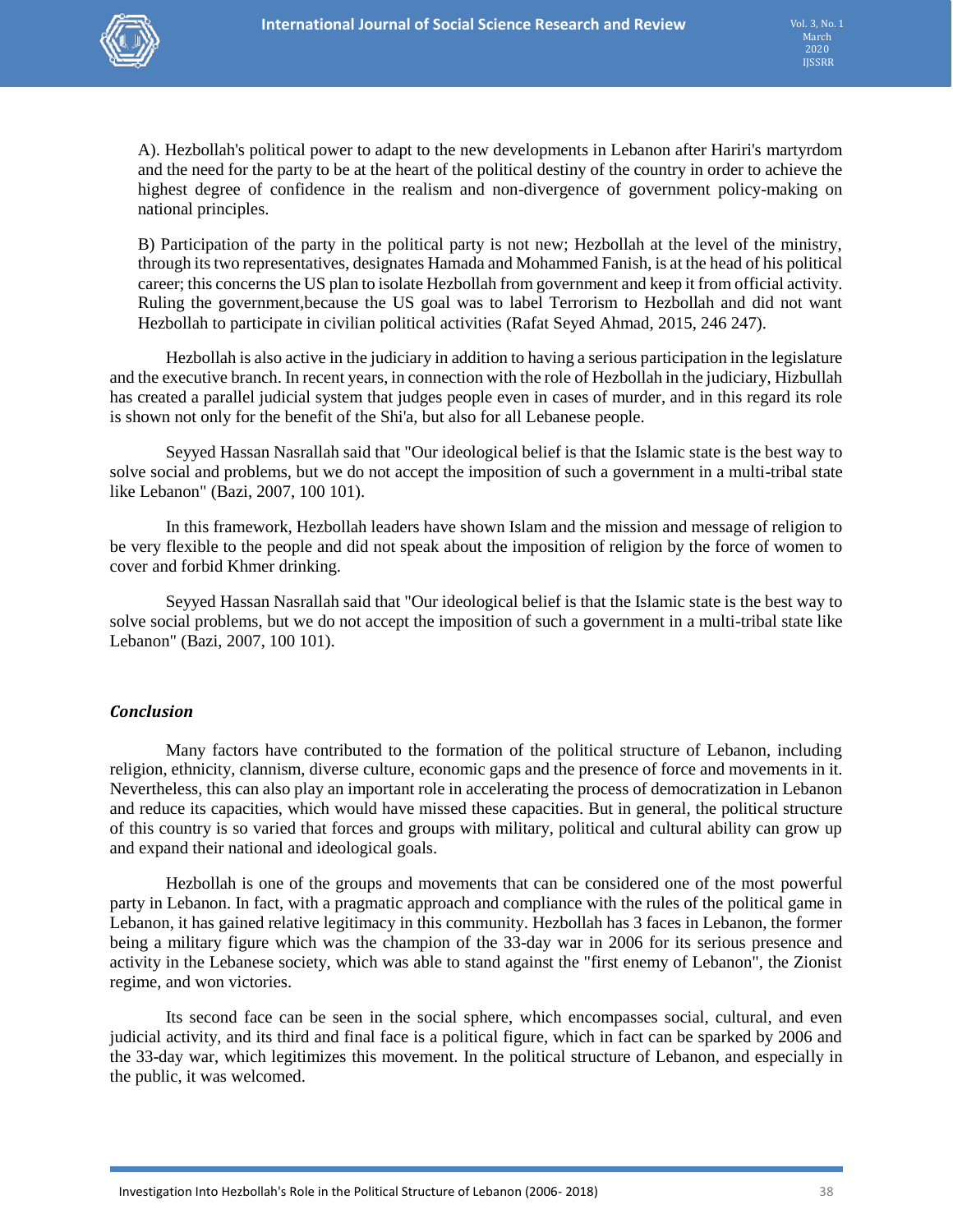

Hezbollah's influence in the society can be seen as a victory against the Zionist regime in 2006, which Hezbollah, by issuing a new version in 2009, explicitly emphasized the implementation of an Islamic system based on direct people's vote through its participation in various elections and the positions of its leaders, it has been able to play an active role in the regional arena, in addition to having sustained a legitimate domestic crisis. Indeed, Lebanon's Hezbollah has become a political figure since 2009, and has been seriously embarking on a political struggle and active presence in all parliamentary and municipal elections in Lebanon.

This popular and participatory presence, as well as the acceptance of the rules of the game by Hezbollah with regard to its existential capacity, has secured 67 seats in parliament of 128 seats in 2018, which reflects Hezbollah's role in the political structure which has been able to turn a purely military and cultural face into a force that influences the political structure of Lebanon, and is an equilibrium point in its foreign policy as well as the internal realm of Lebanon.

### *References*

Abdullahi, Hassan (1397). From Resistance to Victory: The History of Hezbollah in Lebanon. Tehran: Soda.

- Al-Al-Kharjiah Lhosbullah, Hezbollah: Al-Nashah and Al-Rawiya, unfading, unfettered, without cease (quoted from Asadollahi, 2003, p. 206207).
- Al-Nahar, February 1, 1996 (quoted from Asadollahi, 2003, p. 207).
- Asadollahi, Masoud (2003), "Lebanese Hezbollah Movement, Past and Present", Tehran, Strategic Studies Institute.
- Bagheri Chouba, Abbas, and Parvin, Khairullah (2013), The Conceptualization of Lebanese Hezbollah's actions from the perspective of international law, Khorsandi publication.
- Bazi, Mohammad Hussein, (2007) Zabur Resistance: Hezbollah in Resistance, Translated by Mustafa Allahyari, Tehran, Islamic Advertising Organization, International Printing and Publishing Company. First Printing.
- Habollah, Heydar (2012), "Al-Hirkata al-Issalamy Hemom and Ghazayas", Translator; Hamid Reza Gharib Reza, Al-Mustafa's "Regional Research" Quarterly (p.).

International Information Monthly, (Opinion Poll), December 2007, No. 65.

Iran Newspaper, No. 4586, Access Date; September 13, 2010.

Jam Jum, No. 5100, dated 18/2/97.

- Mahmoud Heidar, Al-Laayyen al-Salmi: Our Lebanese people, after Al-Harb, Beirut Dar al-Farabi, 1977. Center for Eldershad and Al-Bahu (1997), "Lebanon Required Information", Beirut.
- Maleki, Mo R, and Razghandi, E (2011), Public Diplomacy and Ahmadinejad Government: Micro-Level Game in the Middle East, Political Science, Karaj Azad University, No. 16.
- Mir Ali, Mohammad Ali (2012) "The Challenge of Tradition and Modernity in Lebanon and Syria," Qom, Book Garden.